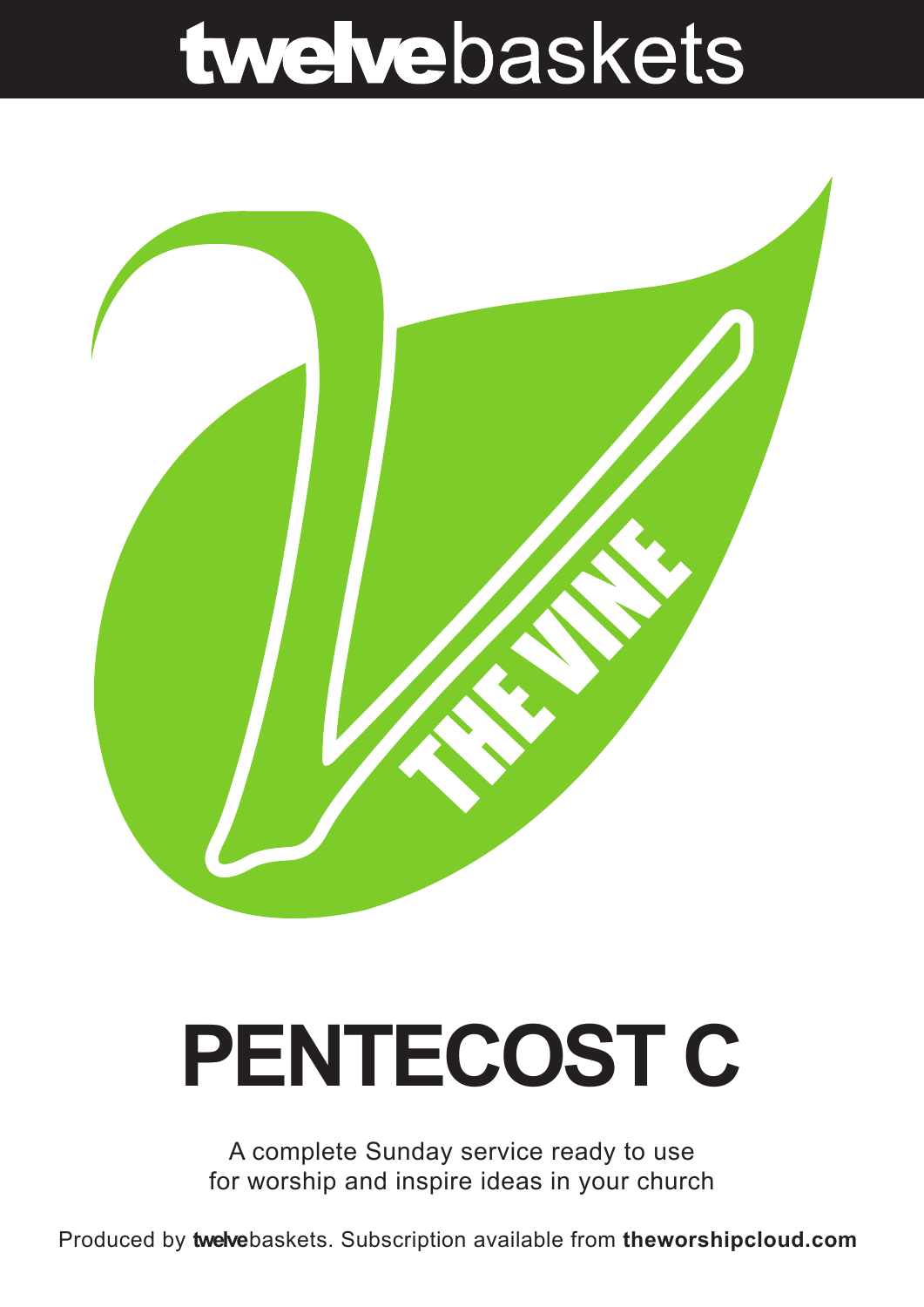#### **Pentecost Sunday - Year C**  5th June 2022

### **Order of Service**

Call to worship **Hymn: 726 STF – Come to us, creative Spirit OR 570 STF – As we gather, Father, seal us**  Opening Prayers The Lord's Prayer All Age Talk **Hymn: 439 STF – Abba Father, let me be yours and yours alone 72 STF – Father God, I wonder how I managed to exist without the knowledge of your parenthood** Readings: Acts 2:1-21; Romans 8:14-17; John 14:8-17 **Hymn: 369 STF – Baptise us with your Spirit OR 639 STF – Through the love of God our Saviour**  Reflections on the readings **Hymn: 393 STF – She sits like a bird, brooding on the waters OR 372 STF – Come down O love divine Intercessions** Offering / collection Blessing the offering **Hymn: 389 STF – Like the murmur of the dove's song OR 503 STF – Love divine, all love's excelling** Blessing

The Vine Services are compiled and produced by twelvebaskets.

**Many more resources and inspiration for this week's lectionary, leading worship and other church use are available on www.theworshipcloud.com.**

Copyright for content is retained by the original author / contributor.



### **www.theworshipcloud.com**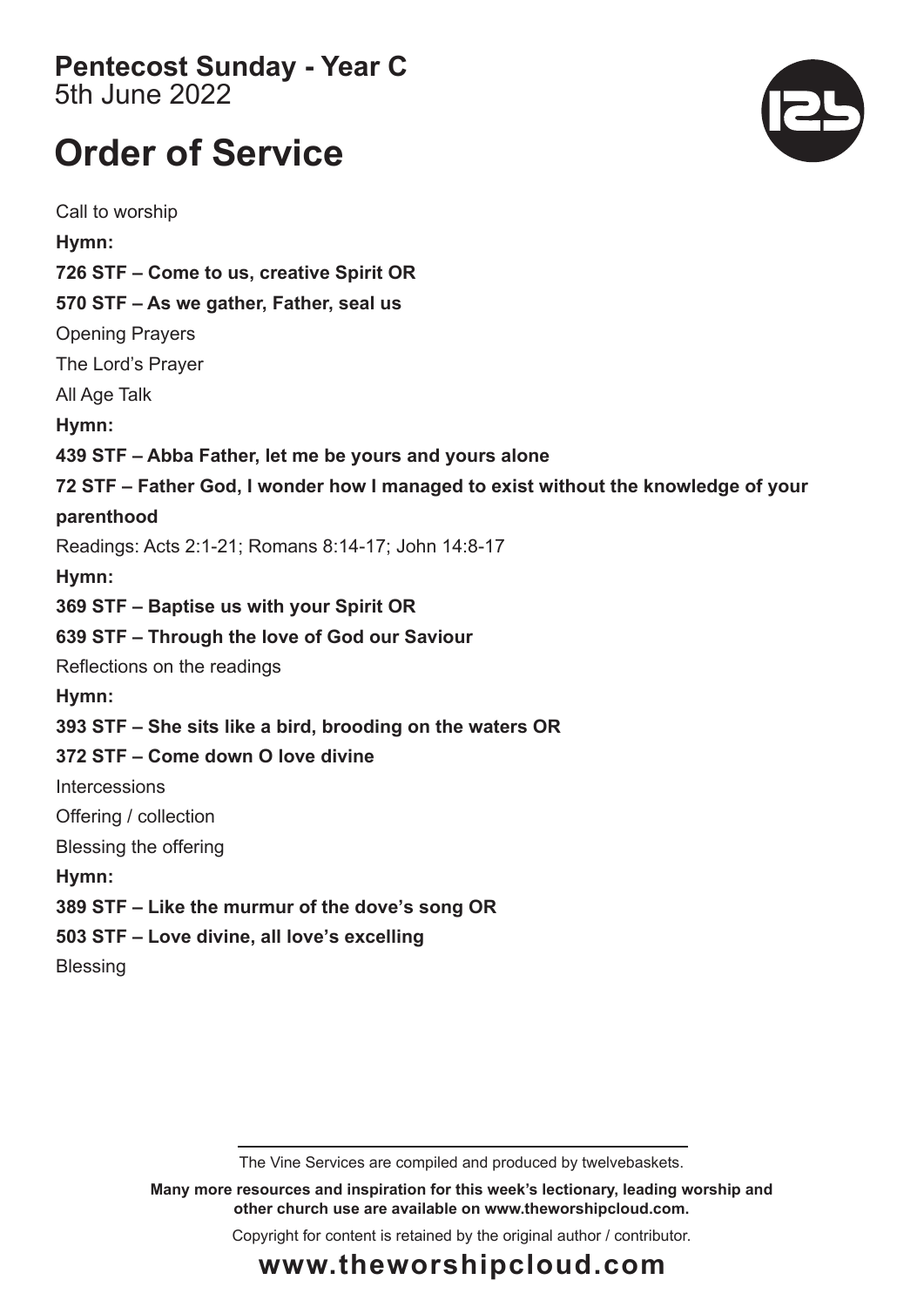#### **Call to worship**

The Spirit is here, And God is Spirit. As we open our minds, our hearts and our eyes, In worship on this Pentecost Sunday, Come amongst us, Lord God, By your Spirit.

<span id="page-2-1"></span>Amen.[1](#page-2-0)

#### **Hymn:**

726 STF – Come to us, creative Spirit OR 570 STF – As we gather, Father, seal us

#### **Opening Prayers**

God of wind and God of fire descend on this place we pray Stir up the embers of our faith Empower us to be the Church that you would have us be Grant us a faith that is strong when doubts assail us A faith that is courageous when people challenge us A faith that is powerful when called to witness A faith that endures when all else fails us God of wind and God of fire Descend on this place we pray.

God of Pentecost of new beginnings revival and re-birth Forgive our luke-warmness in sharing Good News Forgive our reluctance to speak out though our hearts condemn us Blow through the cobwebs Sweep away all that might hamper us And by your Spirit this Pentecost

<span id="page-2-0"></span> $1$  Call to Worship written by Tim Baker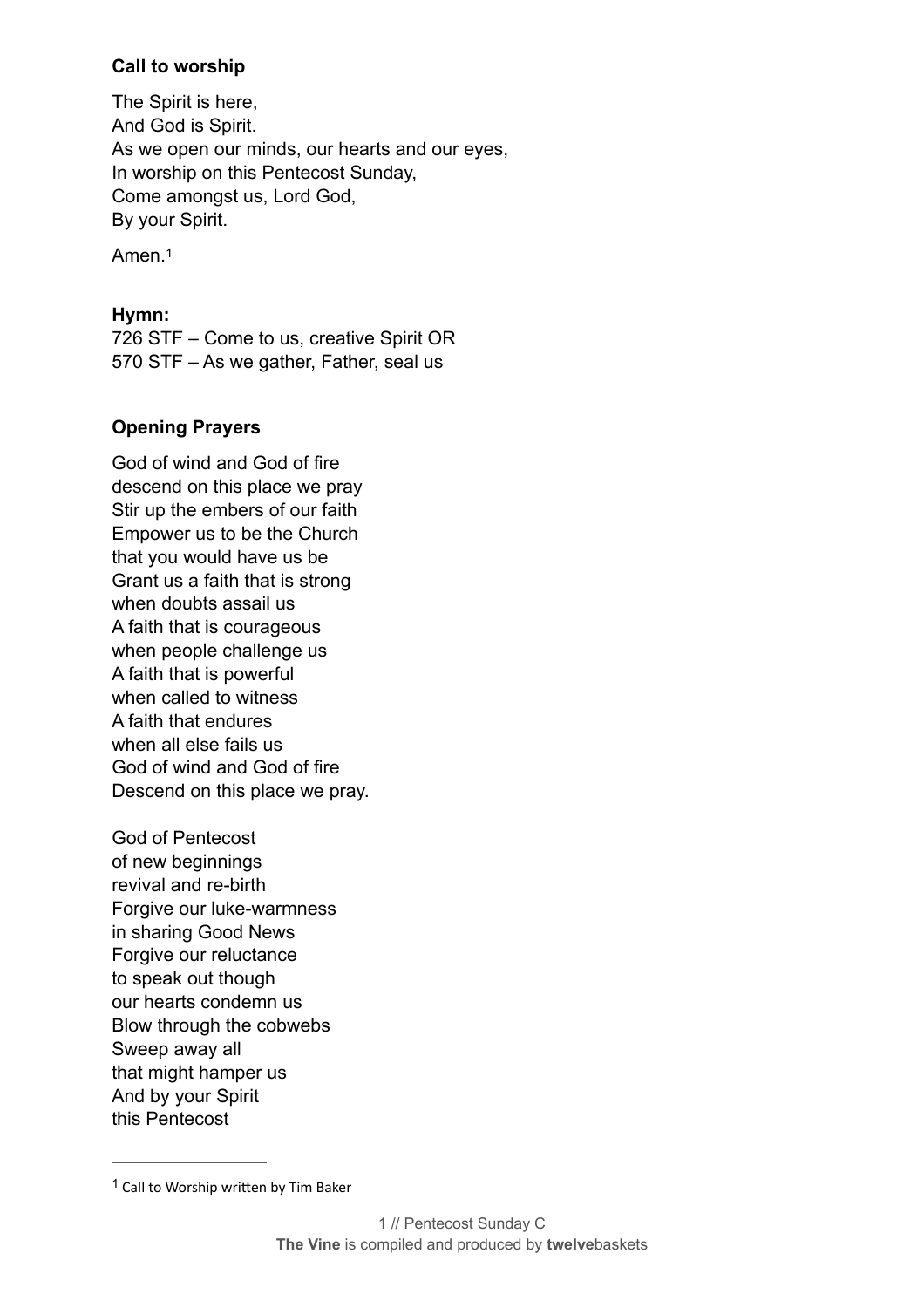#### <span id="page-3-2"></span>**We say together the Lord's Prayer**

#### **All Age Talk**

Who likes Holidays? This year for the Queen's special Jubilee we can have an extra time of holiday to celebrate and have a party in her honour. Parties were common in history and in and around the time Jesus lived too.

It was fifty days since Jesus had risen from the dead on Easter morning. That day was also fifty days after the Jewish celebration of Passover. For the Jewish people, this was another big holiday! It was called Pentecost. People had come to Jerusalem from many different countries to celebrate the holiday. Can you imagine the scenes? Though as you expect Jesus's friends the disciples, (you remember those ones who were with Jesus in the latter years of his life) those friends were still very sad and scared.

Now Jesus' disciples were on their own. They knew Jesus had given them a job to do. They were supposed to keep doing Jesus' work in the world. Jesus's friends were scared to go outside. They didn't want to get arrested. They didn't want people to hurt them.

Now the Bible passage we read tells us that all these friends were in the same room together. Then, all of a sudden, God sent the Holy Spirit to give them power to teacher others about Jesus. Now, they couldn't see the Holy Spirit, so how did they know the Holy Spirit was there?

The Bible tells is that they knew the Holy Spirit was there because they could hear the sound of a mighty rushing wind coming from heaven. Almost like having a loud fan in the room! Then something extra amazing happened. The bible tells us that they saw what seemed to be flaming tongues of fire that came and rested on their heads. They couldn't see the Holy Spirit but they could see the flaming tongues.

After this had happened they felt the Holy Spirit was inside of them. This gave them the ability to speak in languages they didn't know before. This meant they could tell lots of people about Jesus. Isn't that amazing?

Prayer- God when we feel scared and alone, let us remember we to have the Holy Spirit.

<span id="page-3-3"></span>Amen.[3](#page-3-1)

<span id="page-3-0"></span>Opening prayers taken from Prayers for Pentecost by John Birch *[2](#page-3-2)*

<span id="page-3-1"></span><sup>&</sup>lt;sup>[3](#page-3-3)</sup> All Age Talk written by Matthew Forsyth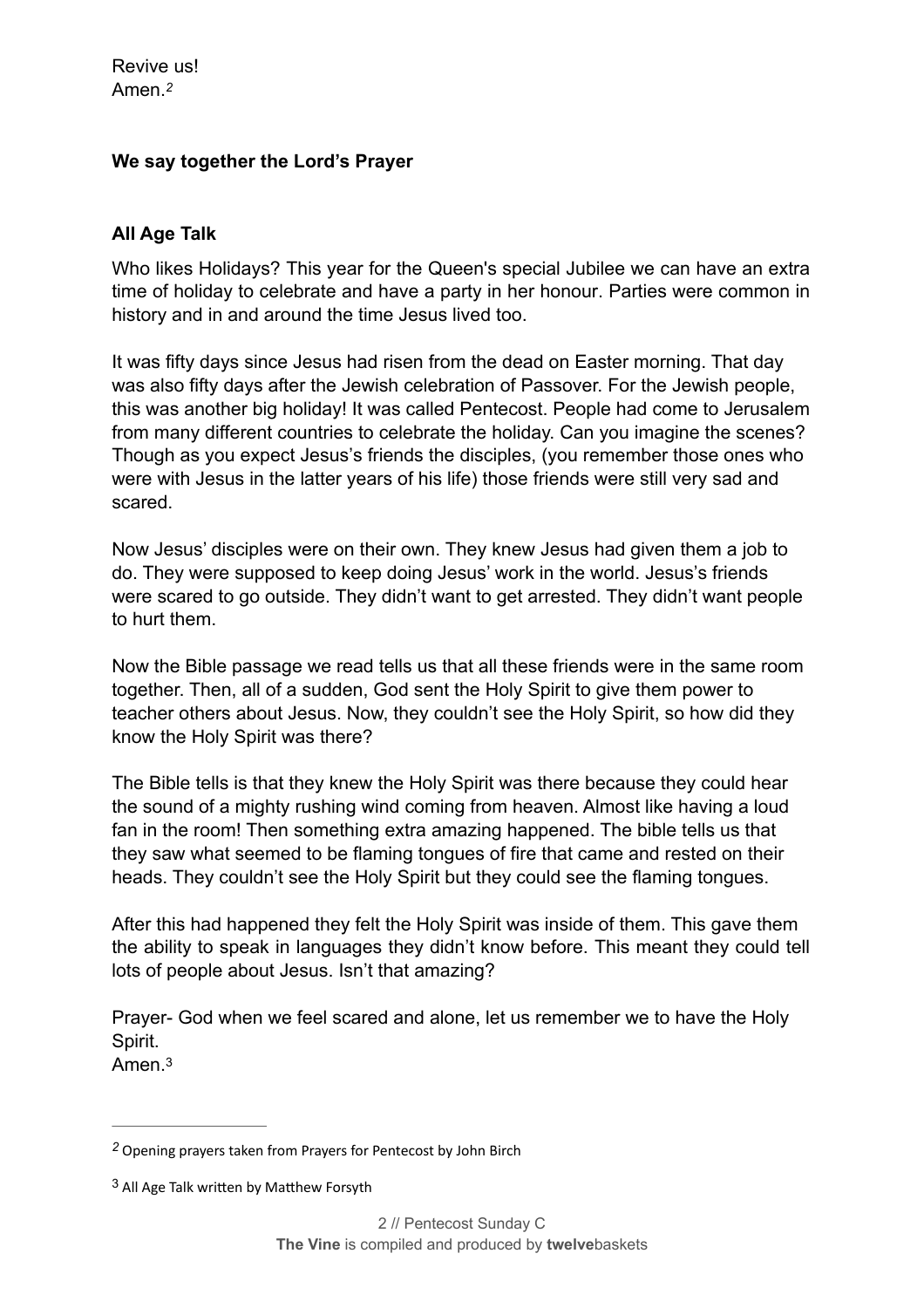Hymn:

439 STF - Abba Father, let me be yours and yours alone 72 STF – Father God, I wonder how I managed to exist without the knowledge of vour parenthood

Readings: Acts 2:1-21; Romans 8:14-17; John 14:8-17

#### Hymn:

369 STF - Baptise us with your Spirit OR 639 STF - Through the love of God our Saviour

#### Reflections on the reading

Let's listen to this poem, 'Out and About': TOr you could play the video available to download from https:// www.methodist.org.uk/jubilee/].

Let us pray each and every day. Let us pray as a way to say that we don't believe that life is somehow meaningless. feeling-less, healing-less, And you're welcome, whatever you're dealing with. But what if there is a great big unless? Just waiting for a fearless few to leave behind the pew. Talk to the folks in the checkout queue. Who knew? They are ready to listen anew. To hope along with you. So open up and listen out. It's time to get out and about. God's calling you out and about. God's already out and about. This is not about standing on the corner to shout or sandwich boards or hordes of people flooding in on Sunday. It's about having a fun day. Celebrate together. Whatever the weather. Welcome the stranger. Not because you wish to change her, but simply discover she's an angel. So open the doors. Because it's been too long since we opened the doors. The hinges are rusty, but the people are thirsty oh, so thirsty for the Spirit of God. It's not so big or so scary. We can all pray. We can all say 'hi' to the guy next door. Because it's where the story starts. So open your hearts and take the good news out and about.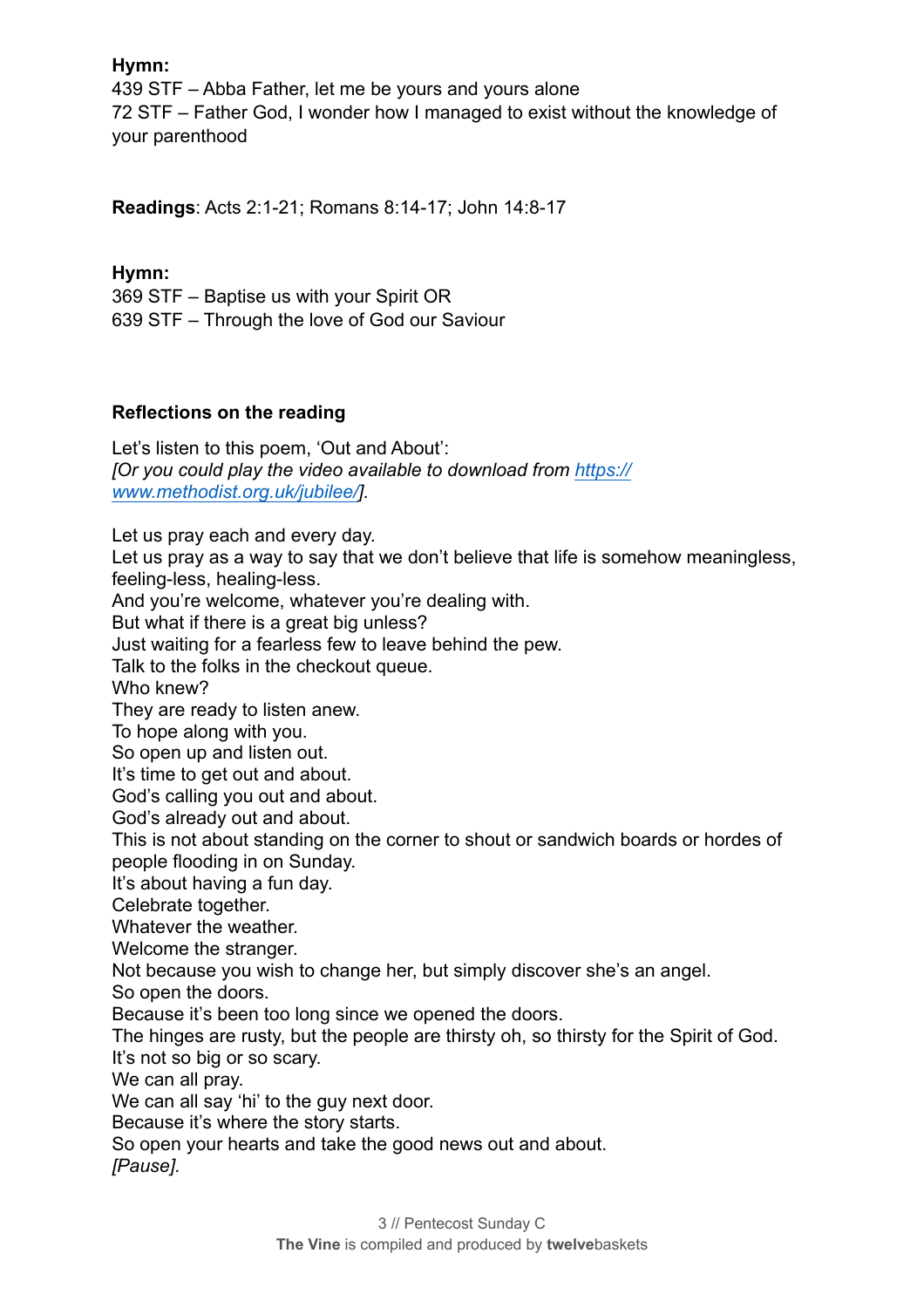Pentecost is here – happy birthday to us, the Church! Today is a day for celebration, but also a day for an invitation into action, into change, into a different, better, more hopeful future.

Perhaps you've had a birthday recently where you've thought, 'this is the time to get that particular area of my life sorted'. Perhaps you decided to lose weight in your 40<sup>th</sup> year, or to go running more often in your 53rd, or to finally go on the adventure you've been dreaming of in your 76<sup>th</sup>. Birthdays are a great time for having a party, celebrating life so far, swapping stories, raising a glass to those who are unable to be with us, and eating lots of cake. But birthdays can also be a useful time for perspective.

'Where has the time gone?'

'When did I get to be this old!?'

Or even, the slightly more dramatic, 'what have I done with my life?!'

Today, you can rest assured that The Church, at least, is a lot older than you! In today's reading from Acts, we hear about the Spirit of God descending on the early disciples, fulfilling Jesus' promise to them that he would send his Spirit, an advocate for them, a prompter and an inspiration. We still grapple with who the Spirit is, and how She fits into the wider Trinity. The idea of a Trinitarian God is complex, and if you think about it for too long, it can give you a headache!

But what we can see, every day, is the impact of the Spirit, the way the Spirit is at work in and through us, and changing the world around us. That's why we celebrate Pentecost as the birthday of the Church – because of the Spirit falling on those early disciples, the Church was born! And yes, the last 2,000 years haven't always been easy for the church, we've made plenty of mistakes along the way...but the Church has been and continues to be a blessing to so many. Think of the billions of people who have worshipped God in Church buildings. Think of the hundreds of billions of meals prepared and served in, or taken out from, church buildings – often to those who would not otherwise have been fed. Think of the way our church communities are still a lifeline to many. And think of the impact the church has had around the world – founding amazing movements and organisations that have fought for justice. from the anti-slavery movement right through to our own partners and friends at All We Can – the international development agency of the Methodist Church today.

The Spirit is still at work, in and through us. And we have to listen to her voice, be aware of her prompting. That's what the poem that we began our reflection with is all about – listening to the Spirit's invitation to get 'out and about', to break out of the structures, systems and doors that hold us back, and head out into the streets, into our communities, with good news in our hearts, and discover that the Spirit of God is already there!

<span id="page-5-0"></span>Are we up for allowing that bold, public, revolutionary kind of Spirit into our hearts today?<sup>4</sup>

#### Hymn:

393 STF – She sits like a bird, brooding on the waters OR 372 STF - Come down O love divine

<sup>&</sup>lt;sup>4</sup> Reflection written by Tim Baker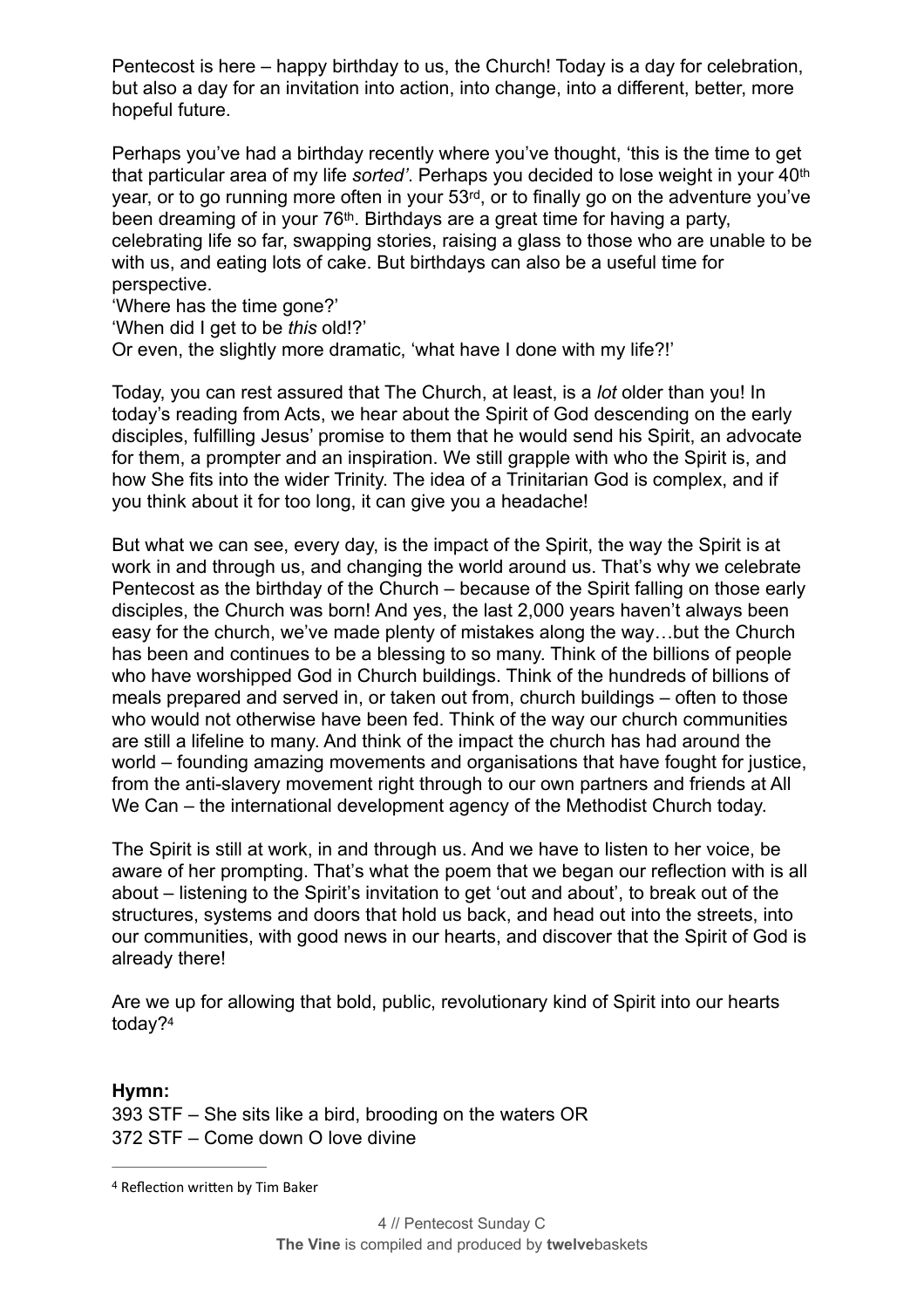#### **Prayers of intercession**

Loving God, we ask for the gift of your Holy Spirit To help us to pray as we ought. Holy Spirit: help us.

We ask for the energy and vision of your Spirit For those tiring in the battle against injustice and oppression; And for those exhausted by the struggle with poverty and hunger. *[Hold a moment of quiet].*

Holy Spirit: help us. We ask for the hope and comfort of your Spirit For those overshadowed by illness or pain And for those whose lives are darkened by sorrow. *[Hold a moment of quiet].*

Holy Spirit: help us.

We ask for the peace and joy of your Spirit For the guilt-ridden and anxious; For Christians struggling with their faith. *[Hold a moment of quiet].*

Holy Spirit: help us.

We ask for the guidance and strength of your Spirit When we consider how to use our time and possessions; When we are tempted to do wrong. *[Hold a moment of quiet].*

Holy Spirit: help us.

We ask for the love and courage of your Spirit When we reach out to those who are distressed: When we reach out with the Good News of Jesus. *[Hold a moment of quiet].*

Holy Spirit: help us.

Loving God, we ask for the assurance of your Spirit Making us aware of your presence in our daily lives: In our relationships, our worship and our times of pain. *[Hold a moment of quiet].*

<span id="page-6-1"></span>Holy Spirit: help us. In Jesus Name, Amen<sup>[5](#page-6-0)</sup>

<span id="page-6-0"></span><sup>&</sup>lt;sup>[5](#page-6-1)</sup> Prayers of intercession taken from Pentecost Intercessions by Christine Odell